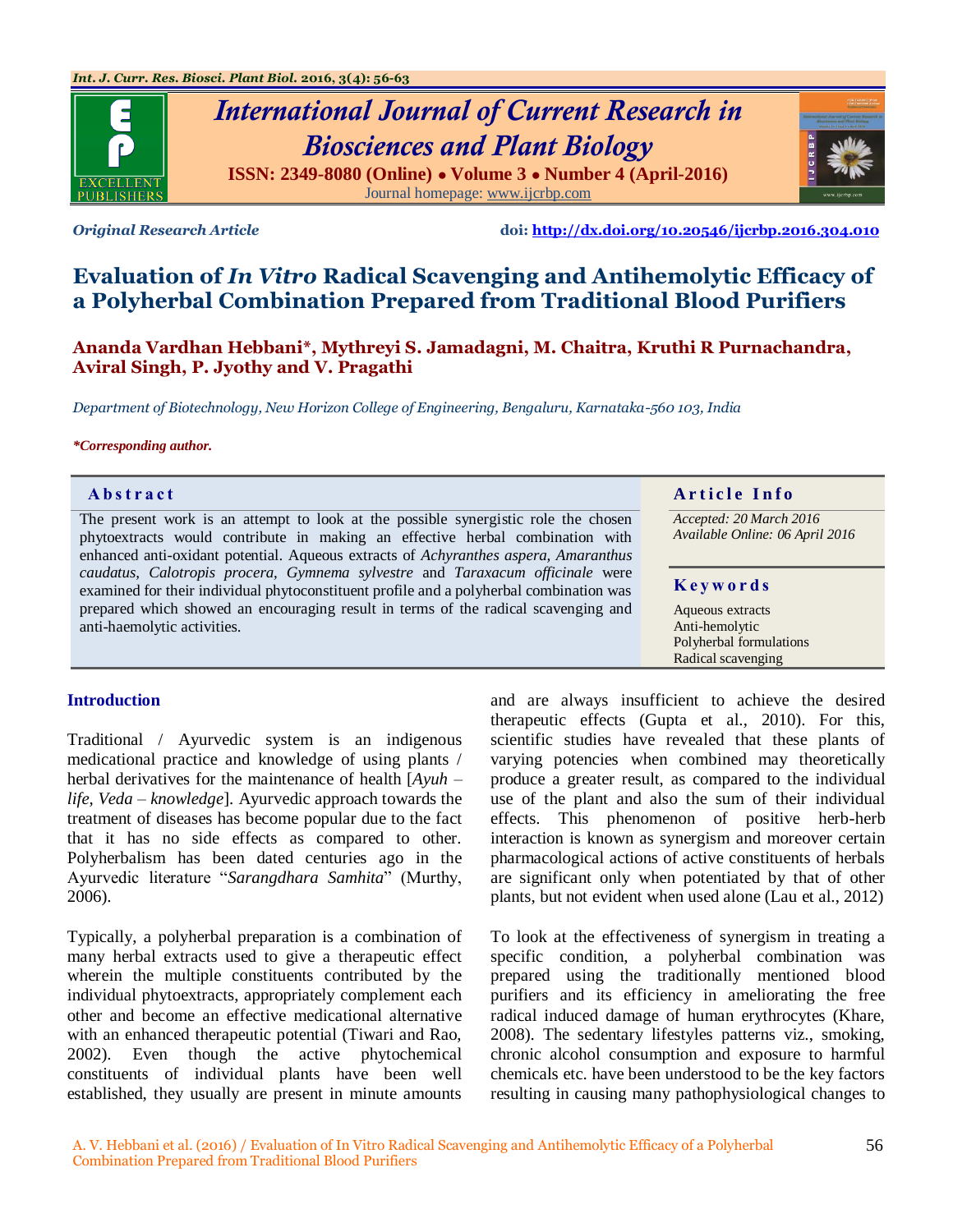all the major body parts, mainly due to the excess deposition of free radicals (Laufs et al., 2005; Radak et al., 2008). Blood being the major fluid connective tissue acts as a mediator for transportation of these free radicals and thus will be easily prone for the free radical induced pathogenesis (Halliwell and John, 2015; Hebbani et al., 2014). Free radical induced damage on blood is better understood by taking RBC as a simple membrane modal, which are known to undergo many biochemical changes due to the excess free radicals resulting in their reduced life span (Sies, 2013). Since the individual constituents used in preparing the polyherbal preparation are traditionally mentioned as blood purifiers, we aimed at making a polyherbal combination that can efficiently scavenge the free radicals and protect the RBC's there by acting as an efficient blood purifier. Here we aim at looking into the therapeutic potentials of five well-documented medicinal plants *Achyranthes aspera*, *Amaranthus caudatus*, *Calotropois procera, Gymnema sylvestre and Taraxacum officinale* which are frequently mentioned in used the traditional medicinal literature as blood purifiers (Khare, 2008); but without any scientific proof of evidence. The present work is thus an attempt to forward some parameters which can be used as criteria for scientifically categorising the traditionally used blood purifiers.

*Achyranthes aspera* is an erect or procumbent, annual or perennial herb growing upto 1-2 meter of height. Traditionally, the plant is used to treat asthma and cough. It is pungent, antiphlegmatic, antiperiodic, diuretic, purgative and laxative, useful in oedema, dropsy, piles, boils and eruptions of skin (Srivastav et al., 2011; Goyal et al., 2007). Inhaling the fume of *Achyranthes aspera* mixed with *Smilax ovalifolia* roots is suggested to improve appetite and to cure various types of gastric disorders (Bhattaraj, 1992). A fresh piece of root is used as tooth brush. Paste of the roots in water is used in ophthalmia and opacities of the cornea. Paste of fresh leaves is used for allaying pain from bite of wasps (Gupta, 2010). The plant is useful in liver complaints, rheumatism, scabies and other skin diseases. It also possesses tranquillizing properties and the whole plants contain alkaloids achyranthin and betaine which is known to dilate blood vessels (Khare, 2008).

*Amaranthus caudatus* acts as a blood-purifier and a diuretic, used in treating piles, strangury and dropsy. Antimicrobial peptides have been isolated from its seeds and in Western herbal medicine *Amaranthus caudatus* is used for ulcers, diarrhoea, as well as inflammation of the mouth and throat. Preliminary evidences suggests that Amaranth seed can reduce total cholesterol and LDL, while increasing HDL (Khare, 2008; Plate and Jose, 2002; Kumar et al., 2010).

*Calotropois procera* is a widely distributed plant with all the parts, viz, root, stem, leaf and flowers having medicinal value according to the indigenous system of medicine (Samvatsar and Diwanji, 2000). The plant is used against bronchial asthma, dyspepsia, flatulence, constipation and mucus in stool (Khare, 2008). Compounds derived from the plant have been found to have emeto-cathartic and digitalic properties and the principal active medicinals are asclepin and mudarin (Rasik et al., 1999). Other compounds have been found to have bactericidal and vermicidal properties and the latex was found to contain a proteolytic enzyme called calotropaine (Begum et al*.,* 2013). An infusion of bark powder is used in the treatment and cure of leprosy and elephantiasis and is advisable to use bark that has been kept for more than a year (Kumar and Basu, 1994). The plant is identified to contain benzoylline- olone, benzolisolineolone, beta-amyrin, and vanidin. It also contains cardenolide, proceragenin, an antibacterial principle (Khare, 2008).

*Gymnema sylvestre* is an indigenous herb, belonging to the class dicotyledonous of the family Asclepiadaceae. The plant is a good source of a large number of bioactive substances (Saneja et al., 2010; Manohar et al., 2009). It is one of the major botanicals used in Ayurvedic system of medicine to treat conditions ranging from diabetes, malaria, to snakebites (Leach, 2007). Although the herb is widely used as a naturopathic treatment for diabetes it also demonstrates promising effects in the treatment of obesity, arthritis, hyperlipidemia, Parkinsonism, and hypercholesterolemia (Malik et al., 2010). Furthermore, the bioactive compounds of plant have antimicrobial, blood purifying, anti-inflammatory and anticancer properties. It contains Gymnemagenin, the main sapogenin in the leaves (Khare, 2008).

*Taraxacum officinale*, known as dandelion, has been used in folk medicine in the treatment of hepatic disorders, inflammation and several women's diseases such as breast and uterus cancers (Sweeney et al., 2005; Schutz et al., 2005). In Traditional Chinese medicine, it is also acclaimed as a nontoxic herb with exceptional values for its choleretic, diuretic, anti-rheumatic and antiinflammatory properties (Jeon et al., 2008). Several flavonoids including caffeic acid, chlorogenic acid, luteolin, and luteolin 7-glucoside have been isolated from the dandelion (Williams et al., 1996).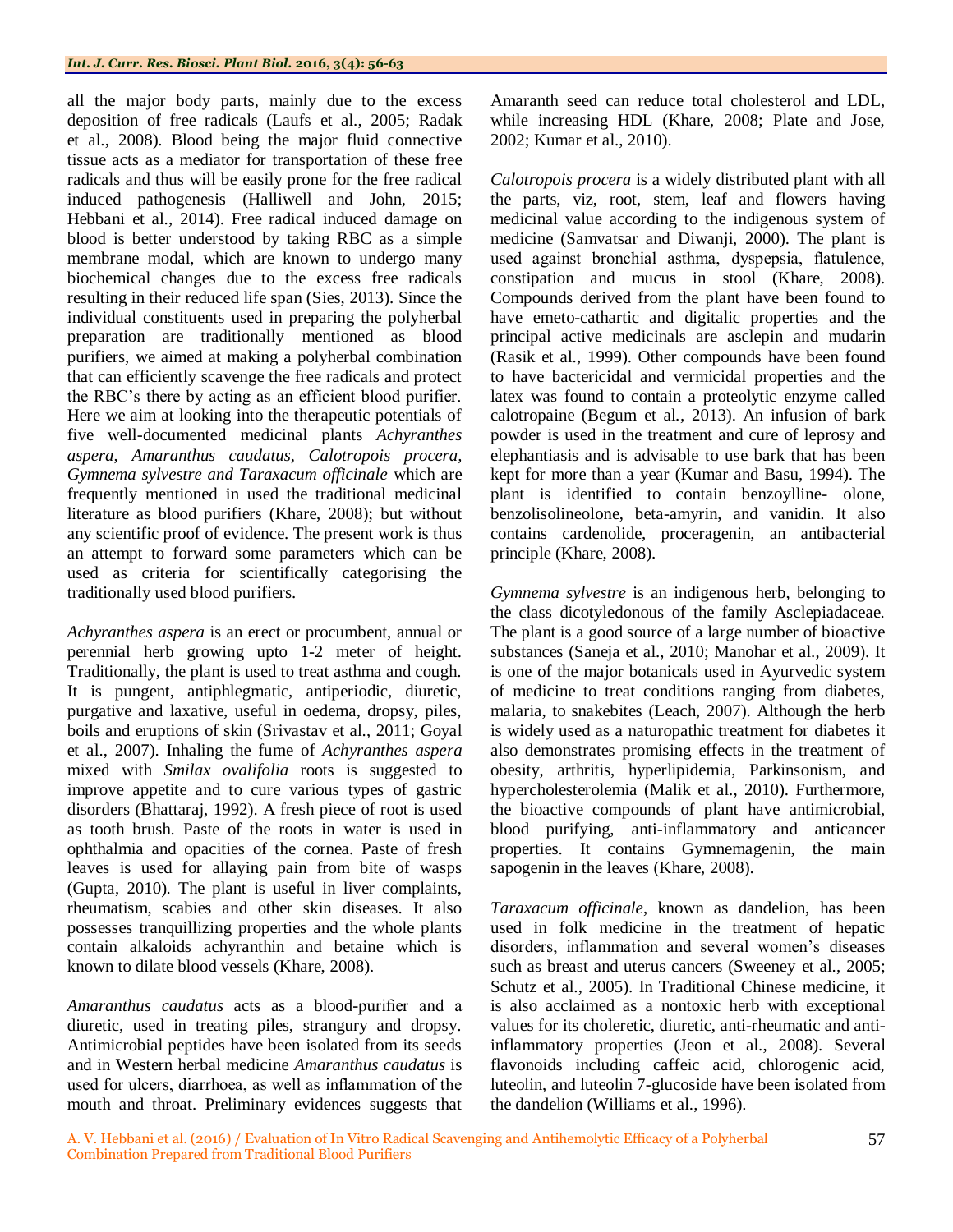#### **Materials and methods**

#### **Plant material**

Shade dried leaves of *Achyranthes aspera*, whole plant of *Amaranthus caudatus*, roots of *Calotropois procera,*  stem/leaves of *Gymnema sylvestre* and roots of *Taraxacum officinale* were procured from a local ayurvedic dealer and authenticated at National Ayurveda Dietetics Research Institute, Jayanagar, Bangalore and voucher specimens were deposited in the institutes herbarium.

# **Chemicals**

Standard polyphenols: gallic acid, tannic acid, catechin, β sitosterol, rutin, quercetin and betain were of HPLC grade with 99% purity. 2,2-diphenyl-1-picrylhydrazyl [DPPH], hydrogen peroxide and butylatedhydroxy anisole [BHA] were procured from Sigma Chemicals. All the other chemicals were of analytical grade.

# **Extract preparation**

Aqueous extracts of *Achyranthes aspera [AAA], Amaranthus caudatus [AAC], Calotropis procera [ACP], Gymnema sylvestre [AGS]* and *Taraxacum officinale [ATO]* were prepared by using sequential extraction method (Hebbani et al., 2015)

# **Preparation of polyherbal combination**

Polyherbal combination [PHC] was prepared by mixing the grams equivalent to a measured concentration of GAE as mentioned in Table 2.

#### **Total phenolic, flavonoid and tannin contents**

Total phenolic content **[**TPC] expressed as milligrams of gallic acid equivalents [GAE] per gram of dry extract [mg GAE/g of dry extract]; Total flavonoid content [TFC] expressed as milligrams of rutin equivalents [RE] per gram of dry extract [mg RE/g of dry extract] and the Total Tannin content [TC] of both the individual phytoextracts and the PHC were determined using the standard methods as mentioned earlier (Hebbani et al., 2014).

# **Identification and quantification of polyphenols using HPLC**

Polyphenolic profiles of all the extracts were determined by chromatographically separating them on a reverse

phase Luna 5 µm C18 [2] [100 Å, LC Column 250 x 4.6 mm]. A solvent mixture of Methanol / Phosphate buffer [pH 3] taken in the ratio of 70:30 was used as a mobile phase and with a flow rate of 1 ml/min the isocratic elution of hydrophobic polyphenols was achieved. Quantification of the polyphenols individually in of the extracts was achieved by comparing the chromatogram with that of standards [100µg/ml] such as gallic acid, tannic acid, catechin, β sitosterol, rutin, quercetin and betain.

# *In vitro* **radical scavenging activity**

Hydrogen peroxide (Ak and Gulcin, 2008), Nitric oxide (Royer et al., 2011) and DPPH (Miliauskas et al., 2004) radical scavenging activities of the PHC were performed as mentioned elsewhere.

# **Total reductive ability**

The total reductive ability of the PHC was colorimetrically evaluated according to the method described by Fu et al. (2010).

# **Preparation of erythrocyte suspension**

Blood samples from healthy male / female [non-smoker and non-alcoholic] volunteers were collected into heparinised vaccuettes through venepuncture after taking informed consent. After gently swirling, the tubes were centrifuged at 1500g for 10min at  $4^{\circ}$ C and the plasma and buffy coat were removed. The resulting erythrocytes were washed thrice with 10 volumes of phosphate buffered saline [PBS -10mM having NaCl -150 mM, NaH<sub>2</sub>PO<sub>4</sub> -1.9 mM and Na<sub>2</sub>HPO<sub>4</sub> -8.1 mM, pH 7.4] and centrifuged at 1500g for 5min. The buffy coat was carefully removed after each centrifugation and the erythrocyte suspension stock of 10% v/v was prepared in PBS, stored at  $\hat{4}^0$ C and used within 6hrs.

#### *In vitro* **hemolysis assay**

To look at the protective effect of PHC on the free radical induced oxidative damage on human erythrocytes, *in vitro* hemolysis assay was performed as adapted by Girish et al. (2012). To 200µl of the 10% [ $v/v$ ] RBC suspension, 50 µl of PHC [5-25 µg GAE prepared in PBS] and 100  $\mu$ l of H<sub>2</sub>O<sub>2</sub> [200 $\mu$ M prepared in PBS, pH7.4] were added and the reaction mixture was incubated at 37°C for 30min and centrifuged at 2000g for 10 min. To 200µl of the supernatant, 800µl of PBS was added and the absorbance was monitored at 410 nm.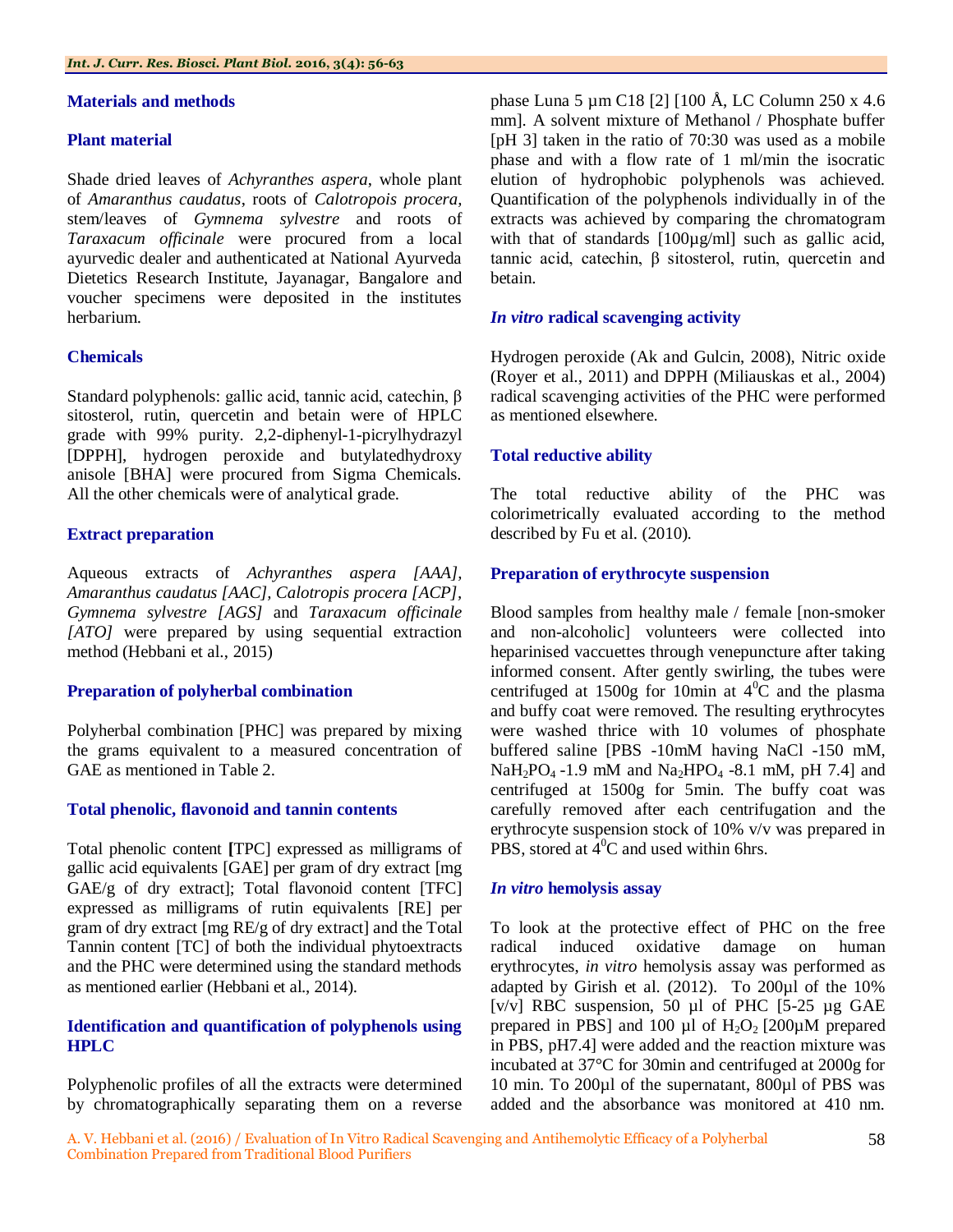Control was prepared by incubating erythrocyte suspension directly with  $H_2O_2$  to obtain complete hemolysis and absorbance of supernatant was measured as mentioned. Sample controls were run at every individual concentration of the plant extract by incubating the erythrocyte suspension with plant extract. BHA was used as a standard antioxidant and the percentage of hemolysis was calculated by taking hemolysis caused by 200  $\mu$ M H<sub>2</sub>O<sub>2</sub> as 100%.

#### **Statistical analysis**

All the experiments were done in triplicates and the data expressed as mean  $\pm$  SD and were analysed using XLSTAT software [Addinsoft Version 2013.4.04] and *p*<0.05 was considered to be statistically significant.

#### **Results and discussion**

#### **Total phenolic, flavonoid and tannin contents**

Plants are the known sources of multiple principles viz., phenolic acids, flavonoids, steroids, tannins, etc. which confer them with many therapeutic values (Bone and Simon, 2013). The concentrations of these polyphenols vary depending on many environmental factors and the extraction procedures employed (Björkman et al., 2011). The PHC aqueous extracts in the present study also were found to be very rich in their polyphenolic profile as presented in Table 1.

| Table 1. Polyphenols in the polyherbal combination. |                               |                                |                                  |  |  |  |
|-----------------------------------------------------|-------------------------------|--------------------------------|----------------------------------|--|--|--|
| <b>Extract</b>                                      | <b>Total phenolic content</b> | <b>Total flavonoid content</b> | <b>Total tannic acid content</b> |  |  |  |
|                                                     | $[mg \text{ GAE/g}]$          | [ $mg$ RE/g]                   | [mg/g]                           |  |  |  |
| PHC                                                 | $34.02 \pm 3.08$              | $36.33 \pm 2.81$               | $20.00 \pm 1.01$                 |  |  |  |
| <b>AAA</b>                                          | $9.07 \pm 0.96$               | $25.01 \pm 2.12$               | $12.02 \pm 2.35$                 |  |  |  |
| AAC                                                 | $10.42 \pm 1.01$              | $21.12 \pm 1.98$               | $13.01 \pm 1.95$                 |  |  |  |
| <b>ACP</b>                                          | $12.11 \pm 1.20$              | $17.80 \pm 1.36$               | $23.50 \pm 2.25$                 |  |  |  |
| AGS                                                 | $29.19 \pm 3.28$              | $28.12 \pm 4.12$               | $9.84 \pm 1.02$                  |  |  |  |
| <b>ATO</b>                                          | $21.02 \pm 1.23$              | $17.35 \pm 2.24$               | $15.09 \pm 2.02$                 |  |  |  |

Mean $\pm$ SD of three sample replicates n=3, *p*<0.05.

The net concentrations of phenolics, flavonoids and tannins was observed to be not just a mere average of all the individual plant extracts, but was found to be varying, sometimes slightly lesser than the individual phytoextracts.

## **Polyherbal combination**

Amount of the individual phytoextracts to be taken to prepare the PHC was determined based upon the concentrations of GAE in a fixed amount of individual phytoextracts which is represented in Table 2.

| Table 2. Amount of individual phytoconstituents added to |  |
|----------------------------------------------------------|--|
| prepare a polyherbal combination.                        |  |

| <b>Samples</b> | <b>Amount of GAE</b><br>$[mg]$ in $1g$ of<br>extract | Wt. of sample taken<br>[g equivalent to 200 µg<br>of GAE] |
|----------------|------------------------------------------------------|-----------------------------------------------------------|
| AAA            | 9.07                                                 | 0.022                                                     |
| AAC            | 10.42                                                | 0.02                                                      |
| <b>ACP</b>     | 12.11                                                | 0.016                                                     |
| AGS            | 29.19                                                | 0.0068                                                    |
| ATO            | 21.02                                                | 0.0095                                                    |

# **Quantification of polyphenols using HPLC**

The individual polyphenols present in the PHC was further characterised using HPLC with columns specific for separating the hydrophobic compounds and UV detection at 280nm [Fig. 1].



**Fig. 1:** HPLC Chromatogram for phenolic and flavonoid profile of the polyherbal combination.

The PHC had very high concentrations of flavonoids  $[catechin > rutin > quercetin] together according for$ almost 80% of the total polyphenolic profile; followed by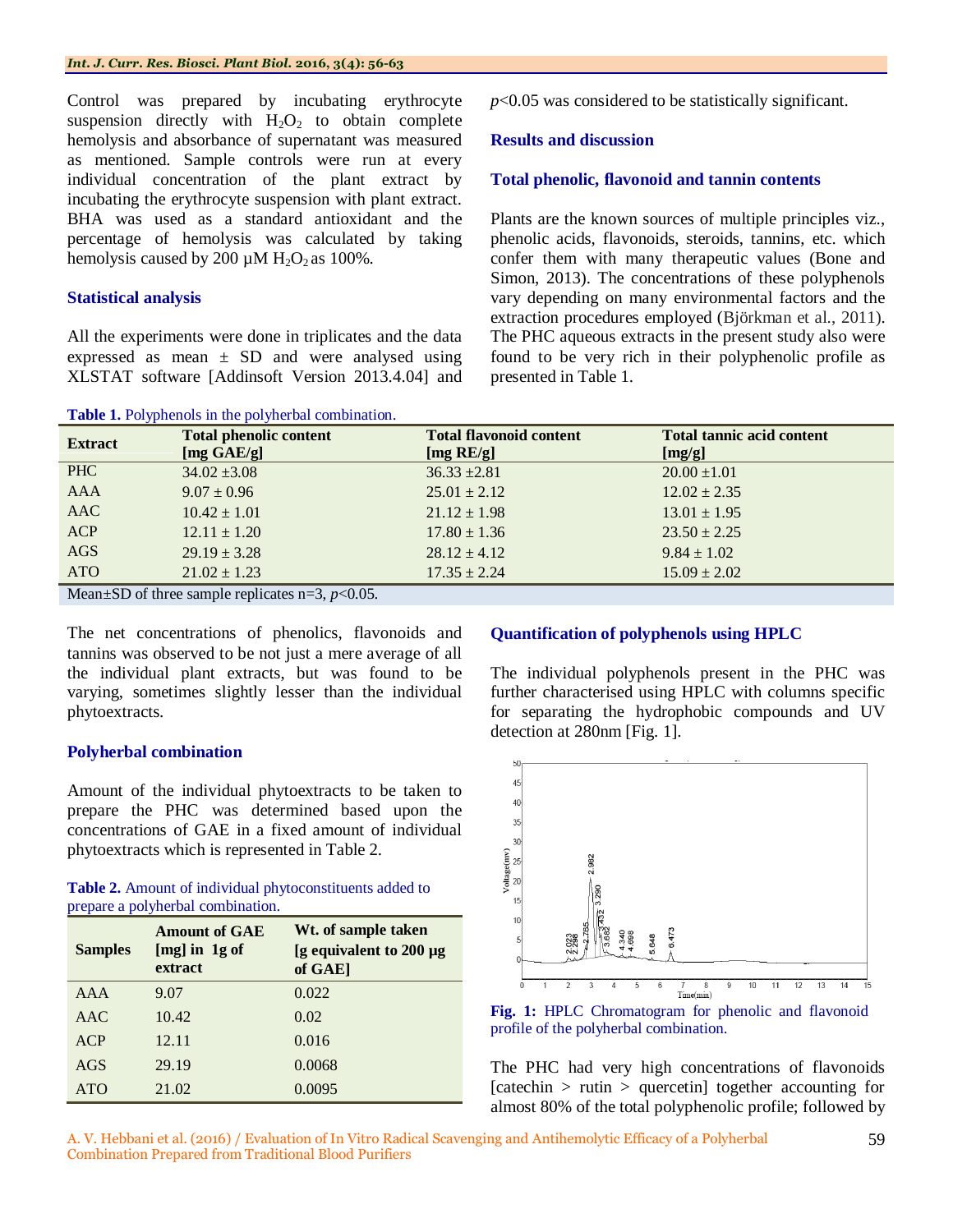moderate concentrations of phenolic acids [tannic acid > Gallic acid] [Table 3]. Steroidal content was found to be minimal is the PHC  $\lceil \beta \text{ sitosterol} - 5 \% \rceil$ .

**Table 3.** Concentrations of the different polyphenols quantified in polyherbal combination [Calculated by taking standards peak areas into consideration].

| Polyphenol         | Ret. time | <b>Concentration</b> |
|--------------------|-----------|----------------------|
|                    | [min]     | [µg/g of extract]    |
| $\beta$ sitosterol | 2.298     | $8.9 \pm 0.7$        |
| Gallic acid        | 2.765     | $14.12 \pm 1.74$     |
| Catechin           | 2.982     | $358 \pm 8.12$       |
| Rutin              | 3.290     | $258 + 5.23$         |
| Tannic acid        | 3.432     | $101 \pm 3.20$       |
| Quercetin          | 6.473     | $31 \pm 1.02$        |

#### *In vitro* **radical scavenging activity**

Free radical is a species that contains one or more unpaired electrons with a capability of independent existence. Free radicals such as trichloromethyl, superoxide, hydroxyl, peroxyl and nitric oxide are known to be produced metabolically in living organisms. In addition, some non-radical derivatives of oxygen molecules [hydrogen peroxide, hypochlorous acid], can be generated in foods and biological systems. All of this reactive oxygen can cause deleterious effects to the general functioning of the system and thus the tests of the ability of a substance to scavenge radical species may be relevant in the evaluation of antioxidant activity (Sanchez, 2002).

To look at the antioxidant potential of aqueous extracts of the plants, *in vitro* radical scavenging activities were performed which showed an enhanced radical scavenging ability of the PHC in comparison to the individual phytoextracts. Results of the  $EC_{50}$  values for both the plants for the different antioxidant assays are presented in Table 4.

**Table 4.** EC<sub>50</sub> values of PHC for hydrogen peroxide, nitric oxide and DPPH radical scavenging assays in comparison with the respective standard antioxidants.

| <b>Radical Scavenging assay</b>  | <b>PHC</b>       | Ascorbic acid    | <b>BHA</b>       |
|----------------------------------|------------------|------------------|------------------|
| Hydrogen peroxide $[\mu g/ml]$   | $39.21 \pm 0.04$ | $\sim$           | $30.08 \pm 0.05$ |
| Nitric oxide $[mg/ml]$           | $0.421 \pm 0.05$ | $0.364 \pm 0.07$ | $\sim$           |
| <b>DPPH</b> free radical [mg/ml] | $8.58 \pm 0.01$  | $4.04 \pm 0.08$  | -                |

As seen in Fig. 2A, there is a concentration dependent rise in the hydrogen peroxide radical scavenging ability of the PHC with the  $EC_{50}$ value, higher than that of standard antioxidant- BHA. Fig. 2B depicts NO scavenging activity of the PHC which is also higher in comparison to that of the standard antioxidant viz., ascorbic acid. PHC showed a concentration dependent rise in the % of inhibition of DPPH free radical as shown in Fig. 2C; with PHC having a greater efficacy to scavenge the free radicals compared to the standard antioxidant (Table 4).



**Fig. 2A:** Hydrogen peroxide radical scavenging activity of polyherbal combination. Values are mean  $\pm$  SD of three sample replicates, n=3,  $p$ <0.05.



**Fig. 2B:** Nitric oxide radical scavenging activity of polyherbal combination. Values are mean  $\pm$  SD of three sample replicates,  $n=3, p<0.05.$ 



**Fig. 2C:** DPPH radical scavenging activity of polyherbal combination. Values are mean  $\pm$  SD of three sample replicates, n=3, *p*<0.05.

A. V. Hebbani et al. (2016) / Evaluation of In Vitro Radical Scavenging and Antihemolytic Efficacy of a Polyherbal Combination Prepared from Traditional Blood Purifiers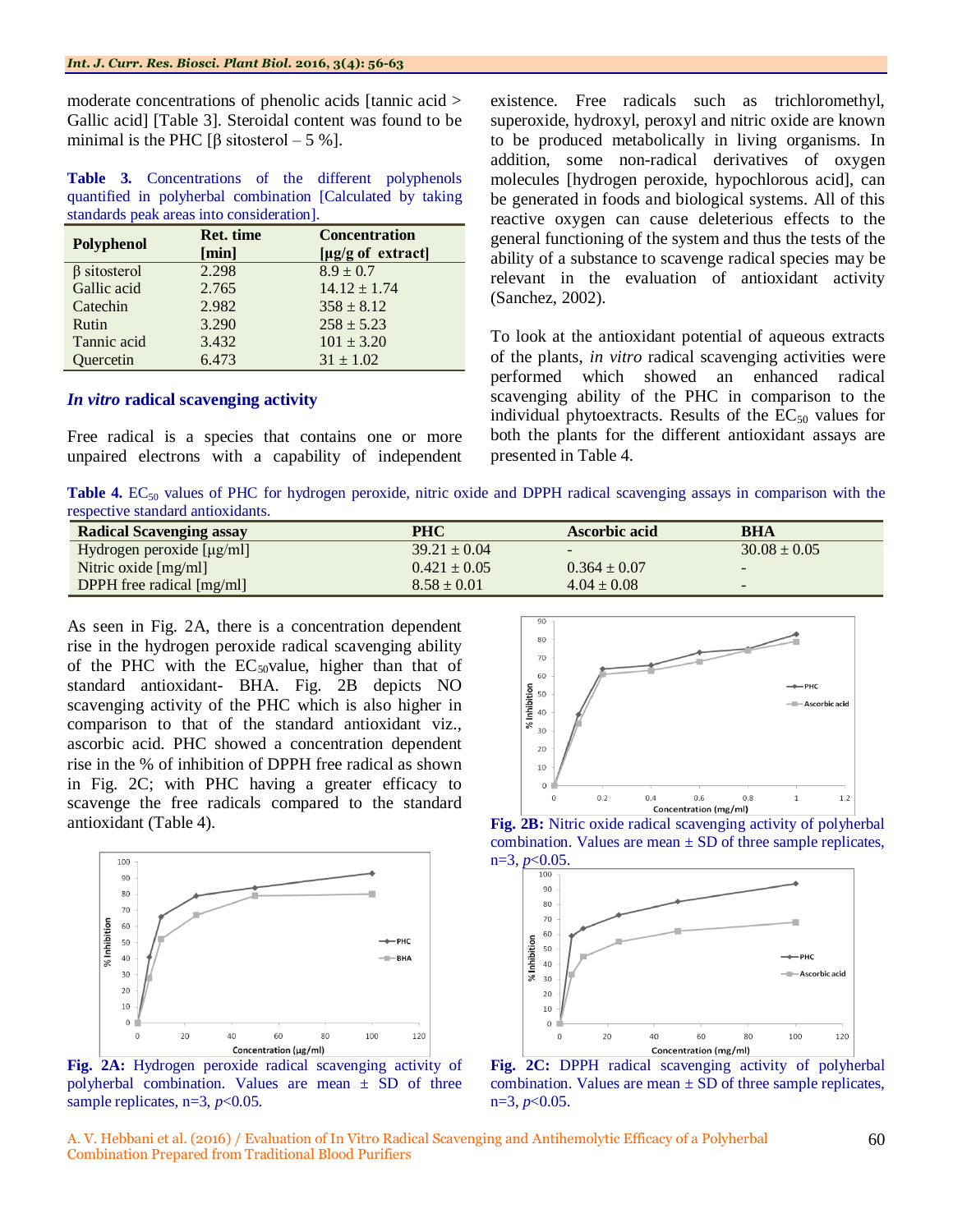#### **Total reductive ability**

HC was assessed for its overall reductive ability which accounts for their general antioxidant and therapeutic potentials rendered by the individual phytoprinciples from the different extracts. Fig. 3 represents the trend of increase in absorbance with the increase in concentration of the PHC. At a very low concentration of 0.10mg/ml PHC reached an absorbance value of  $> 1$ , suggesting its potential therapeutic ability.



**Fig. 3:** Reductive ability of polyherbal combination. Values are mean $\pm$ SD of three sample replicates, n=3,  $p$ <0.05

#### *In vitro* **antihemolytic assay**

Erythrocytes present a good model for analysis of membrane stability based on their resistance to lysis in response to variation in solvent tonicity and thus have been widely used for the study of oxidative stress. Rupture of RBC membrane releases haemoglobin which can be measured spectrophotometrically (De Freitas et al., 2010). In this work, oxidative damage of erythrocytes was induced by using  $H_2O_2$  and the protective effect of the PHC against the free radical induced oxidative damage was assessed. Dose dependent increase in the percentage inhibition of hemolysis was observed with  $ED_{50}$  value of 14.21 µg GAE, lesser than that of standard antioxidant- BHA [17.16μg GAE] which is a significant observation (Fig. 4).



**Fig. 4:** *In vitro* antihemolysis assay of polyherbal combination. Values are mean  $\pm$  SD of three sample replicates, n=6,  $p$ <0.05.

#### **Conclusions**

Effect of different xenobiotic compounds and the subsequent reactive intermediary metabolites on the biochemical process of the system are always intervening which cause tremendous impedance on the system due to the oxidative stress (Valavanidis et al., 2006). In addition to the health and nutritional status of an individual, the inherent antioxidant capacity that the individual possess do play a critical role in deciding the extent of damage the xenobiotic compound would cause on the system.

Blood being the major connective tissue of the body, is most prone for the free radicals [superoxide, hydroxyl, nitric oxide, hydrogen peroxide, hypochlorous acid and peroxynitrite] induced damage, resulting in a shortened red cell life span as observed during many haemolytic disorders, enzyme deficiencies and abnormalities of membrane structure or haemoglobin synthesis (Halliwell and John, 2015; Pryor, 2012).

An imbalance in the proportions of free radicals generated and the inherent antioxidant repertoire of the system has been demonstrated to account for shortened life span of normal red cells in various diseases. Other than this, diseased conditions like diabetes, infections and hypoxia may also cause increased oxidative stress and red cell damage by free radical generation. Infections and hypoxia seem to be particularly responsible for reduced red cell life span in the premature infants in whom the antioxidant system is usually inefficient (Buonocore et al., 1999).

Flavonoids and polyphenolic compounds richly seen in foods of plant origin are known to have various therapeutic effects and have been shown to protect biological membranes against free radical-induced oxidative damage. All the chosen members of the PHF combination in the present study are traditionally used as blood purifiers and but the independent efficacies has not been tested. The present work gives an encouraging indication of a synergistic action conferred by the independent phytoextracts and the positive drug-drug interactions with the protective action conferred because of the complementing action of the individual phytochemicals from the different phytoextracts.

# **Conflict of interest statement**

Authors declare that they have no conflict of interest.

A. V. Hebbani et al. (2016) / Evaluation of In Vitro Radical Scavenging and Antihemolytic Efficacy of a Polyherbal Combination Prepared from Traditional Blood Purifiers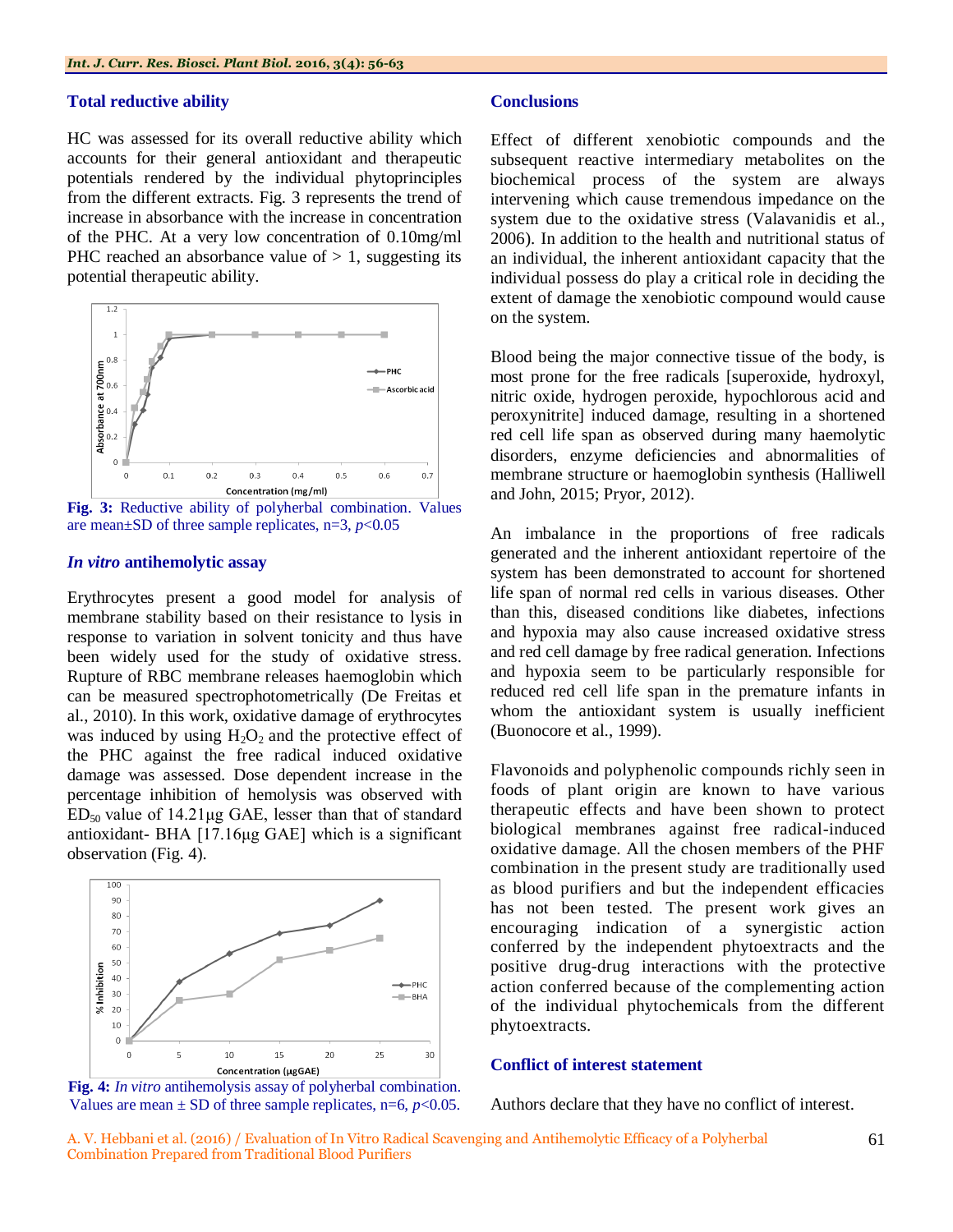#### **References**

- Ak, T. and Gülçin, İ., 2008. Antioxidant and radical scavenging properties of curcumin. Chemico-biol. Interact. 174(1), 27-37.
- Begum, N., Sharma, B. and Pandey, R.S., 2013. *Calotropis procera* and *Annona squamosa*: potential alternatives to chemical pesticides. British J. Appl. Sci. Technol. 3(2), 254.
- Bhattaraj, N.K., 1992. Folk use of plants in veterinary medicine in Central Nepal. Fitoter. 63, 497-506.
- Björkman, M., Klingen, I., Birch, A.N., Bones, A.M., Bruce, T.J., Johansen, T.J., Meadow, R., Mølmann, J., Seljåsen, R., Smart, L.E. and Stewart, D., 2011. Phytochemicals of Brassicaceae in plant protection and human health– Influences of climate, environment and agronomic practice. Phytochem. 72(7), 538-556.
- Bone, K. and Mills, S., 2013. Principles and Practice of Phytotherapy: Modern Herbal Medicine. Elsevier Health Sciences.
- Buonocore, G., Perrone, S., Gioiaa, D., Gatti, M.G., Massafra, C., Agosta, R. and Bracci, R., 1999. Nucleated red blood cell count at birth as an index of perinatal brain damage. Amer. J. Obstet. Gynecol. 181(6), 1500-1505.
- De Freitas, M.V., De Oliveira, M.R., Dos Santos, D.F., Netto, R.D.C.M., Fenelon, S.B. and Penha-Silva, N., 2010. Influence of the use of statin on the stability of erythrocyte membranes in multiple sclerosis. J. Membr. Biol. 233(1- 3), 127-134.
- Fu, W., Chen, J., Cai, Y., Lei, Y., Chen, L., Pei, L., Zhou, D., Liang, X. and Ruan, J., 2010. Antioxidant, free radical scavenging, anti-inflammatory and hepatoprotective potential of the extract from *Parathelypteris nipponica* (Franch. et Sav.) Ching. J. Ethnopharmacol. 130(3), 521- 528.
- Girish, T.K., Vasudevaraju, P. and Rao, U.J.P., 2012. Protection of DNA and erythrocytes from free radical induced oxidative damage by black gram (*Vigna mungo* L.) husk extract. Food Chem. Toxicol. 50(5), 1690-1696.
- Goyal, B.R., Goyal, R.K., Mehta, A.A., 2007. Phytopharmacology of *Achyranthes aspera*: A review. Pharmacog. Rev. 1(1), 143.
- Gupta, R.K., 2010. Medicinal and Aromatic Plants. CBS Publishers and Distributors, 234. p.499.
- Gupta, Y.K., Briyal, Seema and Gulati, Anil., 2010. Therapeutic potential of herbal drugs in cerebral ischemia. Ind. J. Physiol. Pharmacol. 54(2), 99-122.
- Halliwell, B. and Gutteridge, J.M., 2015. *Free radicals in biology and medicine*. Oxford University Press, USA.
- Hebbani, A.V. and Varadacharyulu, N.C., 2015. Protective Effect of aqueous bark extract of *Terminalia Arjuna* against Alcohol-Induced Hepato and Nephrotoxicity in Rats. Int. J. Phytomed. 7(2), 142-153.
- Hebbani, A.V., Reddy, V.D. and Nallanchakravarthula, V., 2014. In Vitro Anti-hemolytic Activity of *Terminalia arjuna* (Roxb.) Wt. & Arn. Bark Powder Aqueous Extract. Ind. J. Adv. Chem. Sci. 3, 02-108.
- Jeon, H.J., Kang, H.J., Jung, H.J., Kang, Y.S., Lim, C.J., Kim, Y.M. and Park, E.H., 2008. Anti-inflammatory activity of *Taraxacum officinale*. J. Ethnopharmacol. 115(1), 82-88.
- Khare, C.P., 2008. Indian Medicinal Plants: An Illustrated Dictionary. Springer Science & Business Media.
- Kumar, A., Lakshman, K., Jayaveera, K.N., Nandeesh, R., Manoj, B. and Ranganayakulu, D., 2010. Comparative *in vitro* anthelmintic activity of three plants from the Amaranthaceae family. Arch. Biol. Sci. 62(1), 185-189.
- Kumar, V.L., Basu, N., 1994. Anti-inflammatory activity of the latex of *Calotropis procera*. J. Ethnopharmacol. 44(2), 123-125.
- Lau, K.M., Lai, K.K., Liu, C.L., Tam, J.C.W., To, M.H., Kwok, H.F., Lau, C.P., Ko, C.H., Leung, P.C., Fung, K.P. and Poon, S.K.S., 2012. Synergistic interaction between *Astragali Radix* and *Rehmanniae Radix* in a Chinese herbal formula to promote diabetic wound healing. J. Ethnopharmacol. 141(1), 250-256.
- Laufs, U., Wassmann, S., Czech, T., Münzel, T., Eisenhauer, M., Böhm, M. and Nickenig, G., 2005. Physical inactivity increases oxidative stress, endothelial dysfunction, and atherosclerosis. Artheroscl. Thromb. Vascular Biol. 25(4), 809-814.
- Leach, M.J., 2007. *Gymnema sylvestre* for diabetes mellitus: a systematic review. J. Alt. Compl. Med. 13(9), 977-983.
- Malik, J.K., Manvi, F.V., Nanjware, B.R., Dwivedi, D.K., Purohit, P. and Chouhan, S., 2010. Anti-arthritic activity of leaves of *Gymnema sylvestre* R. Br. leaves in rats. Der Pharm. Lett. 2(1), 336-341.
- Manohar, S.H., Naik, P.M., Praveen, N. and Murthy, H.N., 2009. Distribution of gymnemic acid in various organs of *Gymnema sylvestre*. J. For. Res. 20(3), 268-270.
- Miliauskas, G., Venskutonis, P.R. and Van Beek, T.A., 2004. Screening of radical scavenging activity of some medicinal and aromatic plant extracts. Food Chem. 85(2), 231-237.
- Murthy, K.R.S., 2006. Sarangadhara Samhita. *Varanasi: Chaukamba orientalia*, p.255.
- Plate, A.Y. and Arêas, J.A., 2002. Cholesterol-lowering effect of extruded amaranth (*Amaranthus caudatus* L.) in hypercholesterolemic rabbits. Food Chem. 76(1), 1-6.
- Pryor, W. (Ed.), 2012. Free Radicals in Biology (Vol. 6). Elsevier.
- Radak, Z., Chung, H.Y. and Goto, S., 2008. Systemic adaptation to oxidative challenge induced by regular exercise. Free Rad. Biol. Med. 44(2), 153-159.
- Rasik, A.M., Raghubir, R., Gupta, A., Shukla, A., Dubey, M.P., Srivastava, S., Jain, H.K. and Kulshrestha, D.K., 1999. Healing potential of *Calotropis procera* on dermal wounds in Guinea pigs. J. Ethnopharmacol. 68(1), 261- 266.
- Royer, M., Diouf, P.N. and Stevanovic, T., 2011. Polyphenol contents and radical scavenging capacities of red maple (*Acer rubrum* L.) extracts. Food Chem. Toxicol. 49(9), 2180-2188.
- Samvatsar, S., Diwanji, V.B., 2000. Plant sources for the treatment of jaundice in the tribals of Western Madhya Pradesh of India. J. Ethnopharmacol. 73(1), 313-316.

A. V. Hebbani et al. (2016) / Evaluation of In Vitro Radical Scavenging and Antihemolytic Efficacy of a Polyherbal Combination Prepared from Traditional Blood Purifiers